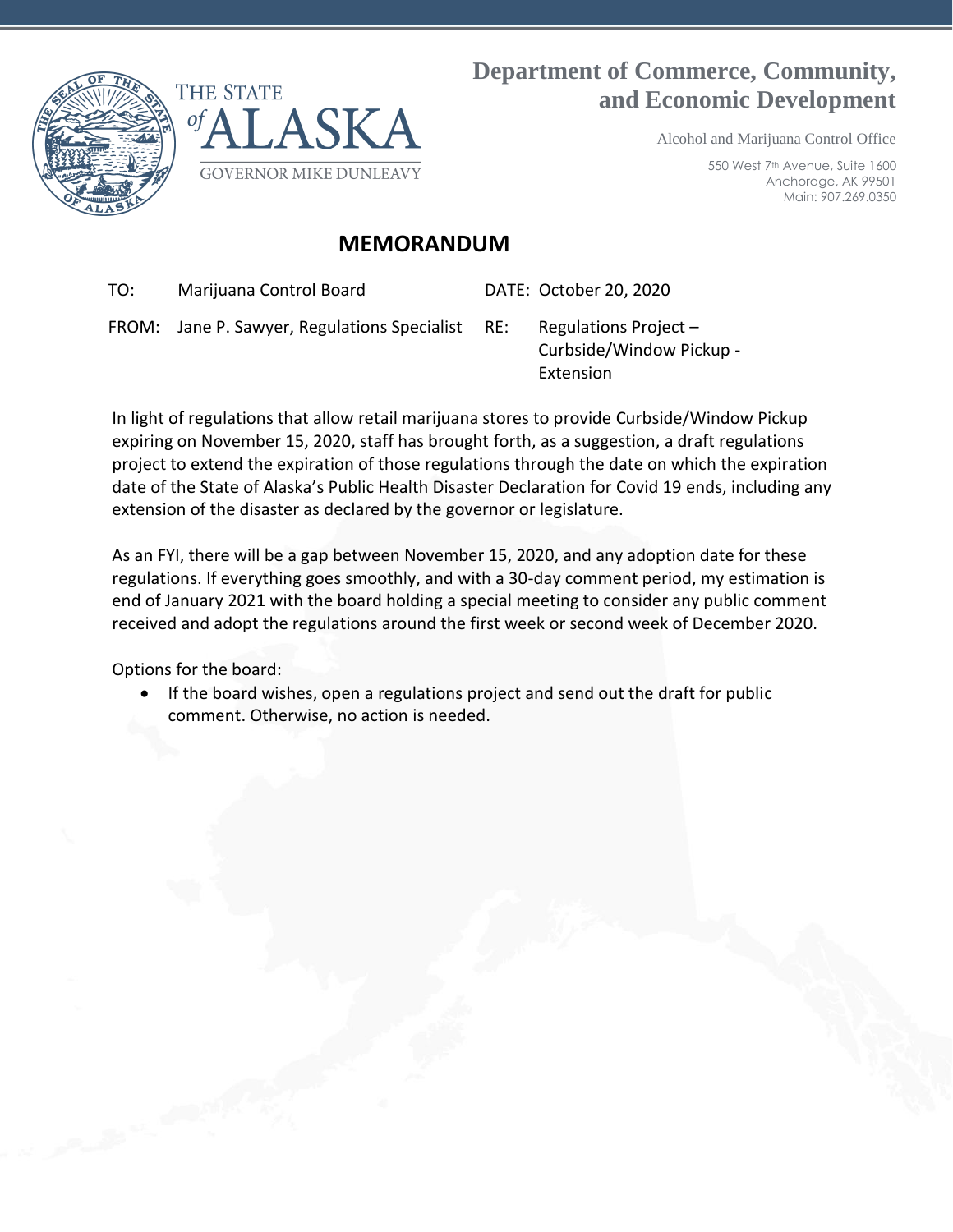(Words in boldface and underlined indicate language being added; words [CAPITALIZED AND BRACKETED] indicate language being deleted.)

3 AAC  $306.005(a)(1)$  is amended to read:

(1) a retail marijuana store license, granting authority for activities allowed under AS 17.38.070(a), and subject to the provisions of 3 AAC 306.300 - 3 AAC 306.365**, 3 AAC 306.995,** and 3 AAC 306.700 - 3 AAC 306.770;

(Eff. 2/21/2016, Register 217; am 10/17/2018, Register 228; am \_\_\_\_/\_\_\_\_/\_\_\_\_\_\_, Register

**Authority:** AS 17.38.010 AS 17.38.070 AS 17.38.121 AS 17.38.150 AS 17.38.190 AS 17.38.200 AS 17.38.900

3 AAC 306.305 (a) is amended to read:

 $\qquad \qquad$ 

(a) A licensed retail marijuana store is authorized to

(1) sell marijuana purchased from a licensed marijuana cultivation facility,

packaged and labeled as required under 3 AAC 306.345, 3 AAC 306.470, and 3 AAC 306.475 in an amount not exceeding the limit set out in 3 AAC 306.355, to an individual on the licensed

premises **or as permitted under 3 AAC 306.995** for consumption off the licensed premises;

(2) sell a marijuana product purchased from a licensed marijuana product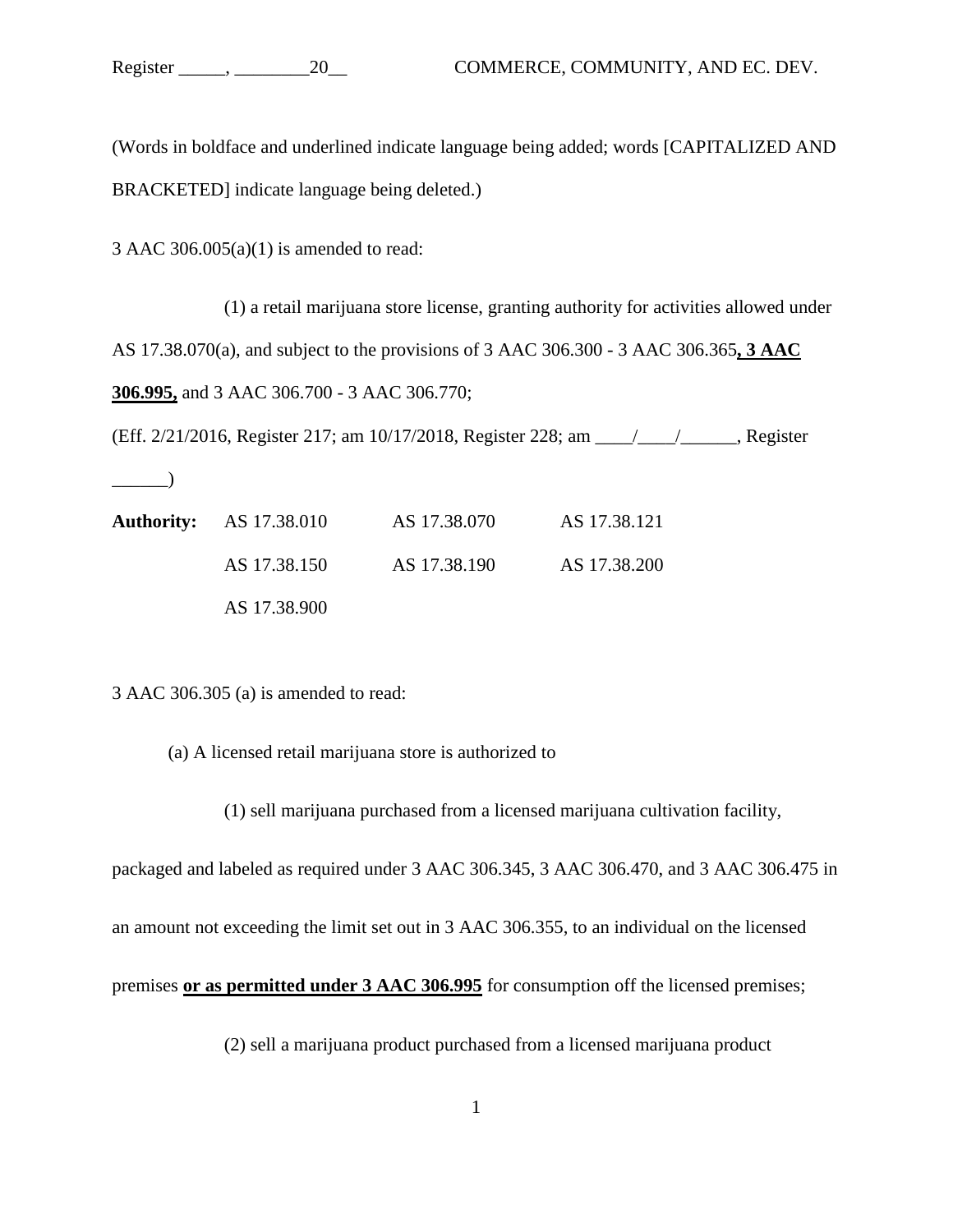manufacturing facility, packaged and labeled as required under 3 AAC 306.345, 3 AAC 306.565, and 3 AAC 306.570, in a quantity not exceeding the limit set out in 3 AAC 306.355, to an individual on the licensed premises **or as permitted under 3 AAC 306.995** for consumption off the licensed premises;

(3) store marijuana and marijuana products on the licensed premises in a manner consistent with 3 AAC 306.710 – 3 AAC 306.720;

(4) with prior approval of the board, permit consumption of marijuana or a marijuana product purchased on the licensed premises, in a designated area on the licensed premises.

(Eff. 2/21/2016, Register 217; em am 4/17/2020 - 8/14/2020, Register 234; am

| <b>Authority:</b> AS 17.38.010 | AS 17.38.070 | AS 17.38.121 |  |
|--------------------------------|--------------|--------------|--|
| AS 17.38.150                   | AS 17.38.190 | AS 17.38.200 |  |

3 AAC 306.310(a) is amended to read:

AS 17.38.900

(a) A licensed retail marijuana store may not sell, give, distribute, deliver, or offer to sell, give, distribute, or deliver, marijuana or a marijuana product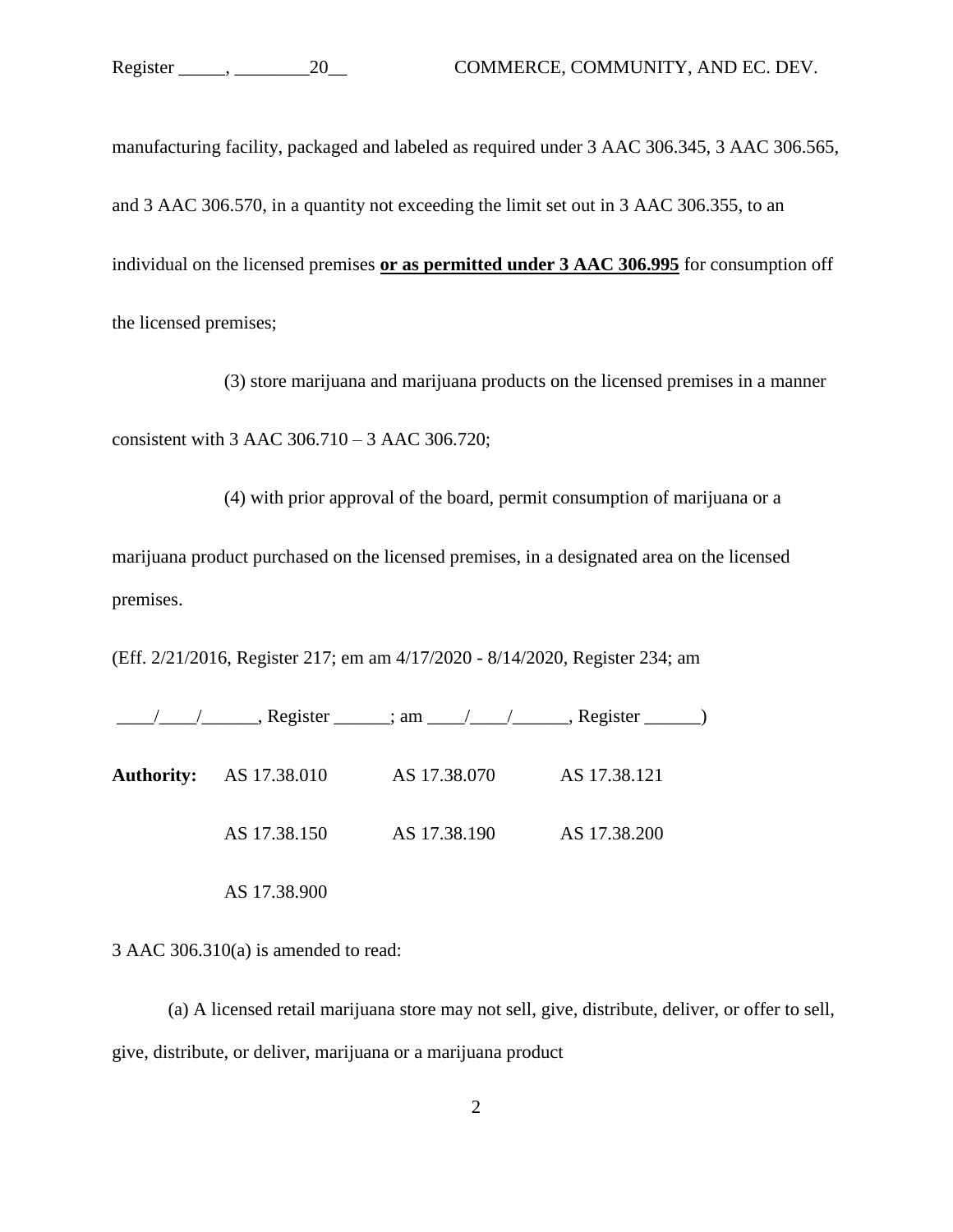(1) to a person under 21 years of age;

(2) to a person that is under the influence of an alcoholic beverage, inhalant, or controlled substance;

(3) that is not labeled and packaged as required in 3 AAC 306.345 and

(A) 3 AAC 306.470 and 3 AAC 306.475; or

(B) 3 AAC 306.565 and 3 AAC 306.570;

(4) in a quantity exceeding the limit set out in 3 AAC 306.355;

(5) **unless permitted under 3 AAC 306.995** over the Internet; a licensed retail marijuana store may only sell marijuana or a marijuana product to a consumer who is physically present on the licensed premises **or who is physically present at the location designated for exterior window or curbside pickup as described and permitted under 3 AAC 306.995**;

(6) after the expiration date shown on the label of the marijuana or marijuana product.

(Eff. 2/21/2016, Register 217; am 4/11/2019, Register 230; am \_\_\_\_/\_\_\_\_/\_\_\_\_\_\_, Register  $\qquad \qquad$ 

|  | <b>Authority:</b> AS 17.38.010 | AS 17.38.070 | AS 17.38.121 |
|--|--------------------------------|--------------|--------------|
|  | AS 17.38.150                   | AS 17.38.190 | AS 17.38.200 |
|  | AS 17.38.900                   |              |              |